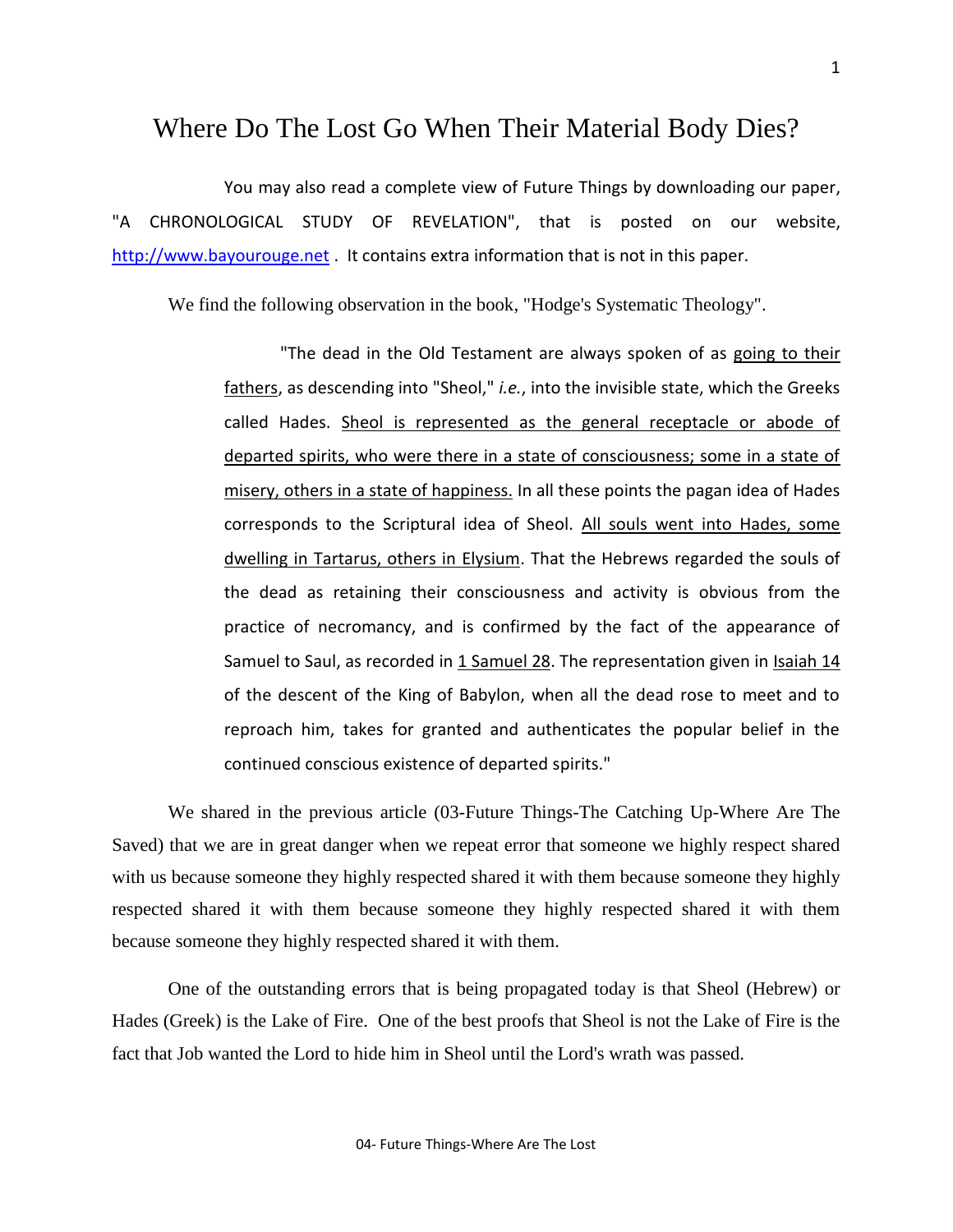"<sup>7</sup> For there is hope of a tree, if it be cut down, that it will sprout again, And that the *tender branch thereof will not cease. <sup>8</sup>Though the root thereof wax old in the earth, And the stock thereof die in the ground; <sup>9</sup>Yet through the scent of water it will bud, And put forth boughs like a plant. <sup>10</sup>But man dieth, and is laid low: Yea, man giveth up the ghost, and where is he? <sup>11</sup> As the waters fail from the sea, And the river wasteth and drieth up; <sup>12</sup>So man lieth down and*  riseth not: Till the heavens be no more, they shall not awake, Nor be roused out of their sleep. <sup>13</sup> *Oh that thou wouldest hide me in Sheol, That thou wouldest keep me secret, until thy wrath be past, That thou wouldest appoint me a set time, and remember me! <sup>14</sup>If a man die, shall he live again? All the days of my warfare would I wait, Till my release should come. <sup>15</sup>Thou wouldest call, and I would answer thee: Thou wouldest have a desire to the work of thy hands." Job 14:7-15 (American Standard Version)* 

Another proof that Sheol (Hebrew) or Hades (Greek) is not the Lake of Fire is the Greek word that Peter used in Peter 2:4-9 to describe the compartment where the fallen angels and the lost are reserved awaiting the White Throne Judgment.

*" <sup>4</sup>For if God did not spare the angels when they sinned, but condemned them to the chains of Tartarus and handed them over to be kept for judgment; <sup>5</sup>and if he did not spare the ancient world, even though he preserved Noah, a herald of righteousness, together with seven others, when he brought a flood upon the godless world; <sup>6</sup>and if he condemned the cities of Sodom and Gomorrah (to destruction), reducing them to ashes, making them an example for the godless (people) of what is coming; <sup>7</sup>and if he rescued Lot, a righteous man oppressed by the licentious conduct of unprincipled people <sup>8</sup>(for day after day that righteous man living among them was tormented in his righteous soul at the lawless deeds that he saw and heard), <sup>9</sup> then the Lord knows how to rescue the devout from trial and to keep the unrighteous under punishment for the day of judgment, <sup>10</sup>and especially those who follow the flesh with its depraved desire and show contempt for lordship." 2nd Peter 2:4-10 (The New American Bible)*

And the angels who did not keep their proper domain, but left their own abode, **He** *has reserved in everlasting chains under darkness for the judgment of the great day; <sup>7</sup>as Sodom and Gomorrah, and the cities around them in a similar manner to these,*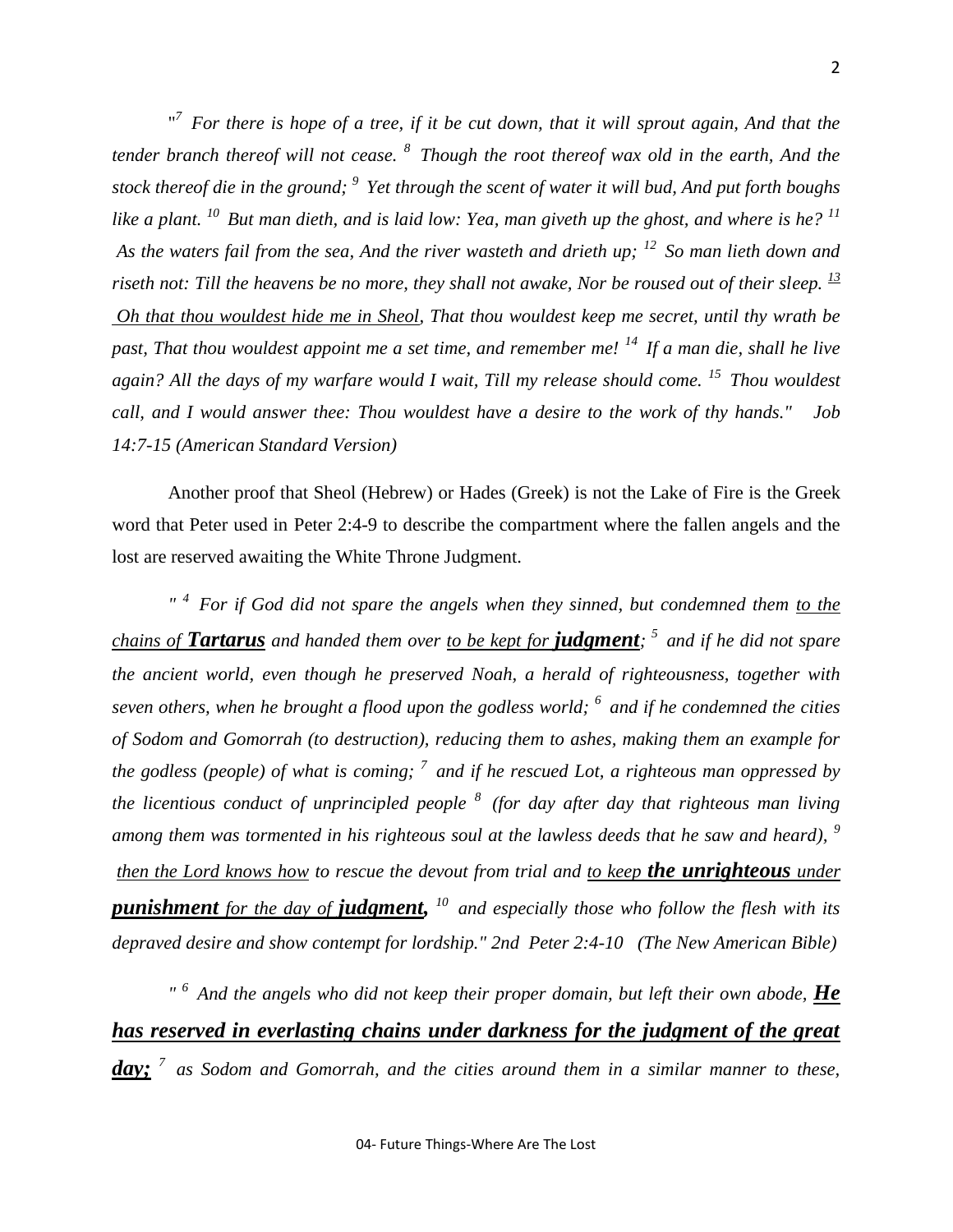*having given themselves over to sexual immorality and gone after strange flesh, are set forth as an example, suffering the vengeance of eternal fire. Jude 1:6-7 (The New King James Version)*

*" <sup>41</sup>Then shall he say also unto them on the left hand, Depart from me, ye cursed, into everlasting fire, prepared for the devil and his angels:..." Matthew 25:41a (The King James Version)*

First, may we call your attention to the fact that Peter shared in 2nd Peter 2:4-10 (printed above) that the fallen angels are being kept in a compartment called Tartarus where they are being reserved for judgment (The White Throne Judgment). You can easily check this out if you consult a good concordance such as Strong's Exhaustive Concordance Of The Bible or Young's Analytical Concordance To The Bible. Either of these will allow you to find the Hebrew or Greek words that were translated into the different languages to compose the book that we call "the Bible". First, you will find that the Greek word in 2nd Peter 2:4, ταρταρόω, was erroneously translated "hell" in most translations. Second, you will find in Matthew 5:30 and Mark 9:43-47 Jesus Christ used the Greek word γέεννα when He referred to the final location of eternal punishment, the Lake of Fire. Yet, when He told about the rich man who was in torments (Luke 16:19-31 printed below), He said the rich man was in  $\alpha \delta \eta \zeta$ , an entirely different place from γέεννα, the Lake of Fire.

The Lake of Fire and the White Throne Judgment are described in Revelation chapter 20. *" <sup>11</sup>And I saw a great white throne, and him that sat on it, from whose face the earth and the heaven fled away; and there was found no place for them. <sup>12</sup>And I saw the dead, small and great, stand before God; and the books were opened: and another book was opened, which is the book of life: and the dead were judged out of those things which were written in the books, according to their works. <sup>13</sup>And the sea gave up the dead which were in it; and death and hell delivered up the dead which were in them: and they were judged every man according to their works. <sup>14</sup>And death and hell were cast into the lake of fire. This is the second death. <sup>15</sup>And whosoever was not found written in the book of life was cast into the lake of fire." Revelation 20:11-15 (The King James Version)*

Second, may we call your attention to the fact that Sheol (Hebrew) or Hades (Greek) is not the Lake of Fire is the fact that Peter said the unrighteous are also kept **under**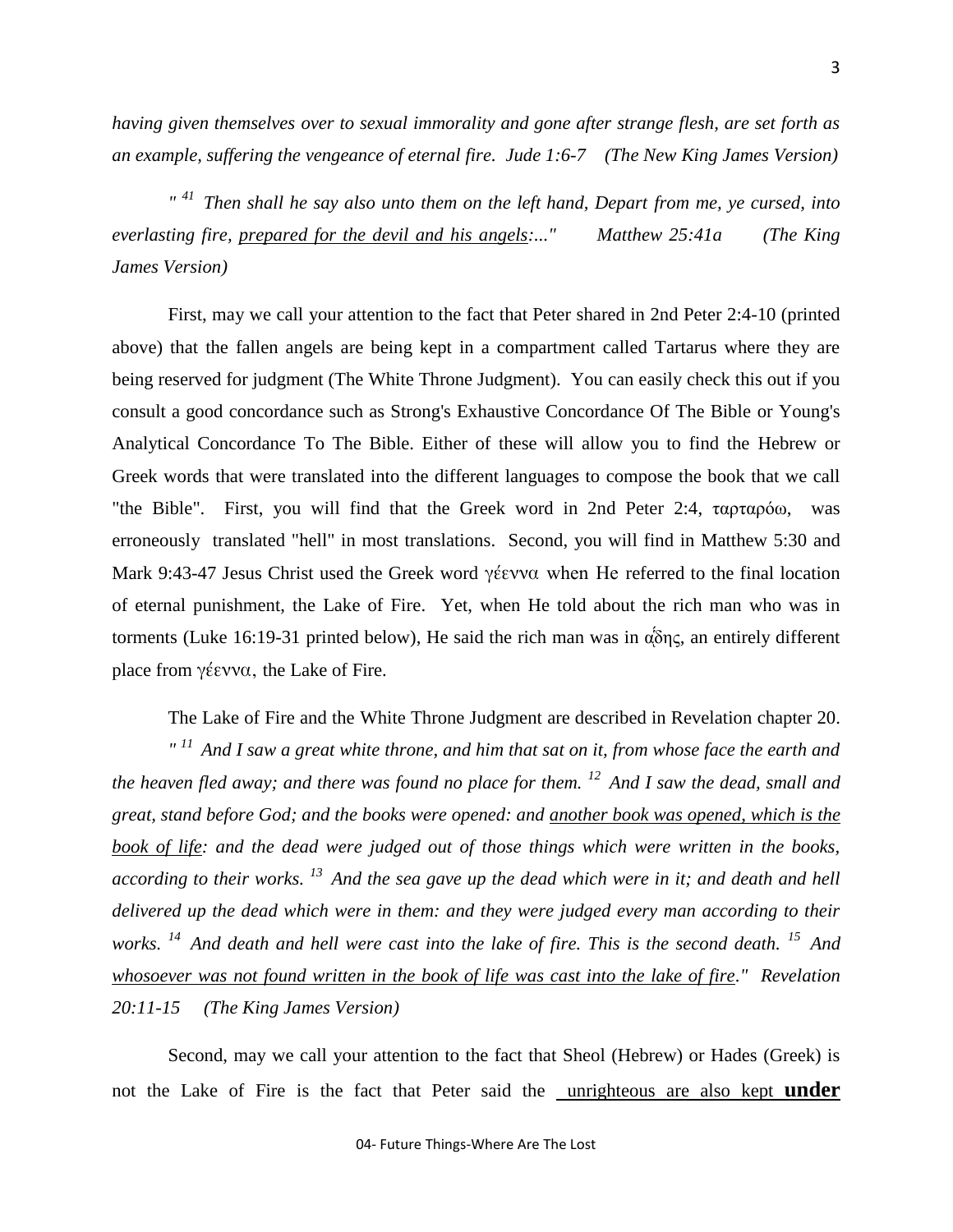**punishment** for the day of judgment (The White Throne Judgment). Peter, under the inspiration of the Holy Spirit, did not say that the fallen angels and the unrighteous (the lost) have been thrown into γέεννα, the final location of eternal punishment, the Lake of Fire. Peter recorded, rather, that the fallen angels and the unrighteous (the lost) have been thrown into ταρταρόω where they are reserved for judgment.

That means when a person's material body dies before they ask Jesus Christ to pay their sin debt, their spiritual body goes to Tartaroo or Tartarus where they are kept under punishment for the day of judgment (The White Throne Judgment). For more information of the state of those who accepted Jesus Christ as their Savior before they died, please read the paper "03- Future Things-The Catching Up-Where Are The Saved."

*<sup>19</sup> "There was a rich man who was dressed in purple and fine linen and lived in luxury every day. <sup>20</sup>At his gate was laid a beggar named Lazarus, covered with sores <sup>21</sup>and longing to eat what fell from the rich man's table. Even the dogs came and licked his sores. <sup>22</sup>"The time came when the beggar died and the angels carried him to Abraham's side. The rich man also died and was buried.* 

*<sup>23</sup>In Hades, where he was in torment, he looked up and saw Abraham far away, with Lazarus by his side. <sup>24</sup>So he called to him, 'Father Abraham, have pity on me and send Lazarus to dip the tip of his finger in water and cool my tongue, because I am in agony in this fire.' <sup>25</sup>"But Abraham replied, 'Son, remember that in your lifetime you received your good things, while Lazarus received bad things, but now he is comforted here and you are in agony. <sup>26</sup> And besides all this, between us and you a great chasm has been set in place, so that those who want to go from here to you cannot, nor can anyone cross over from there to us.'* 

*<sup>27</sup>"He answered, 'Then I beg you, father, send Lazarus to my family, <sup>28</sup>for I have five brothers. Let him warn them, so that they will not also come to this place of torment.' <sup>29</sup> "Abraham replied, 'They have Moses and the Prophets; let them listen to them.' <sup>30</sup>" 'No, father Abraham,' he said, 'but if someone from the dead goes to them, they will repent.' <sup>31</sup>"He said to him, 'If they do not listen to Moses and the Prophets, they will not be convinced even if someone rises from the dead.' " Luke 16:19-31 (The New International Version)*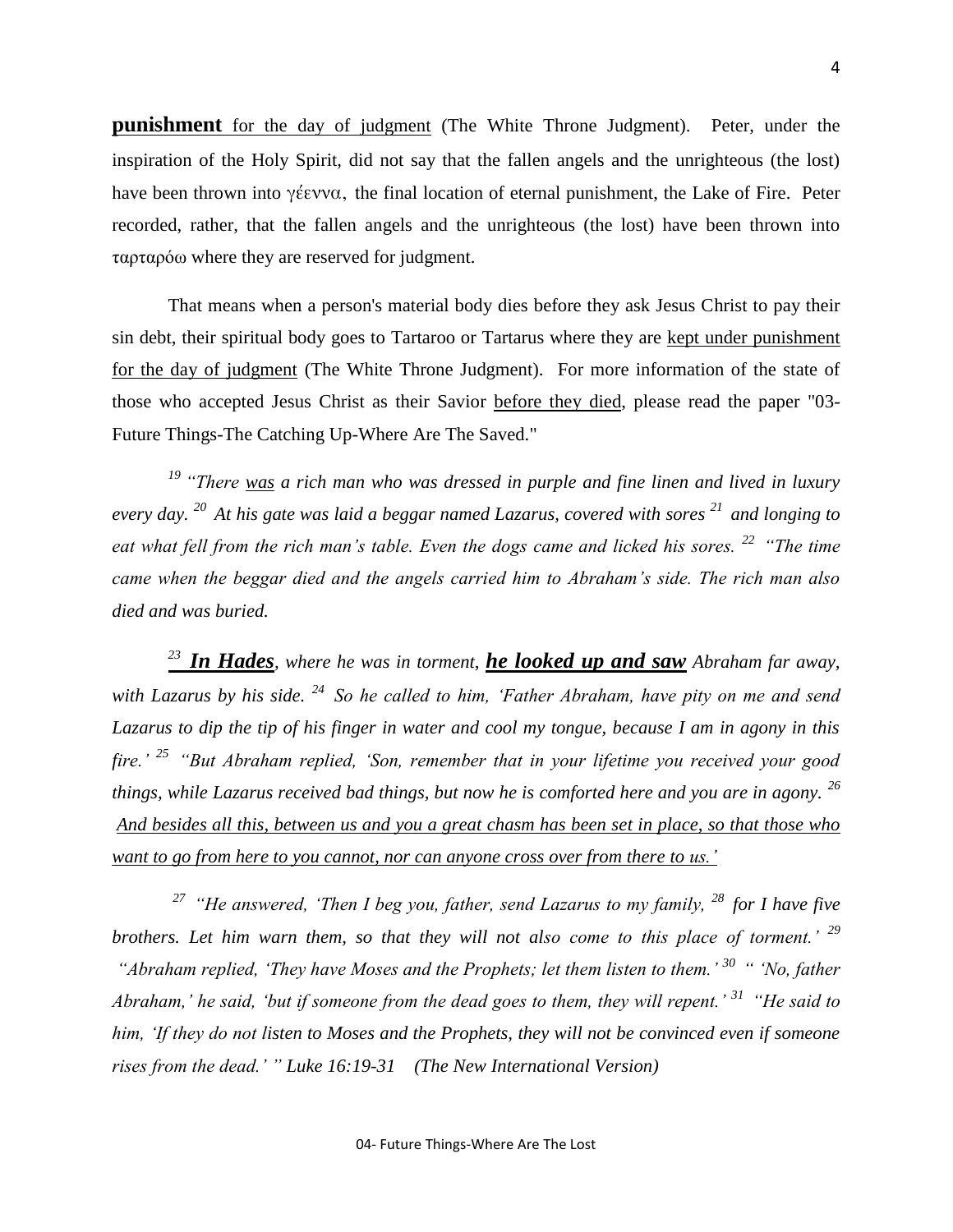Jesus taught us several things in this passage. First, when a person dies they go to one of two compartments that are next to one another and **both of them are in Hades.** Jesus Christ referred to one of the compartments as the bosom of Abraham*.* When He spoke to the saved thief on the cross He called it Paradise. If you have not yet read the paper "03-Future Things-The Catching Up-Where Are The Saved.", we strongly recommend that you do so now. Among other things, you will see proofs that Jesus Christ did not empty Paradise when He ascended back to heaven and Paradise is still functioning today.

*" <sup>39</sup>Then one of the criminals who were hanged blasphemed Him, saying, "If You are the Christ, save Yourself and us." <sup>40</sup>But the other, answering, rebuked him, saying, "Do you not even fear God, seeing you are under the same condemnation? <sup>41</sup>And we indeed justly, for we receive the due reward of our deeds; but this Man has done nothing wrong." <sup>42</sup>Then he said to Jesus, "Lord, remember me when You come into Your kingdom." <sup>43</sup>And Jesus said to him, "Assuredly, I say to you, today you will be with Me in Paradise." Luke 23:39-43 (The New King James Version)*

The second thing Jesus taught us in this passage was that people in one of the compartments were in torments. "*<sup>22</sup>When the poor man died, he was carried away by angels to the bosom of Abraham. The rich man also died and was buried, <sup>23</sup>and from the netherworld, where he was in torment, he raised his eyes and saw Abraham far off and Lazarus at his side. Luke 16:22-23 (The New American Bible)*

The third thing Jesus taught us in this passage was that those in Tartarus, the compartment of torments, can see those in Paradise. On the other hand, we do not believe Lazarus could see the rich man in torments.

The fourth thing Jesus taught us in this passage was that there was a great chasm established between the two compartments and once you were in one of them, you never go into the other one.

So, in conclusion, John's description of the White Throne Judgment in Revelation 20:11- 15 answers the question of where the lost go when their material body returns to the dust.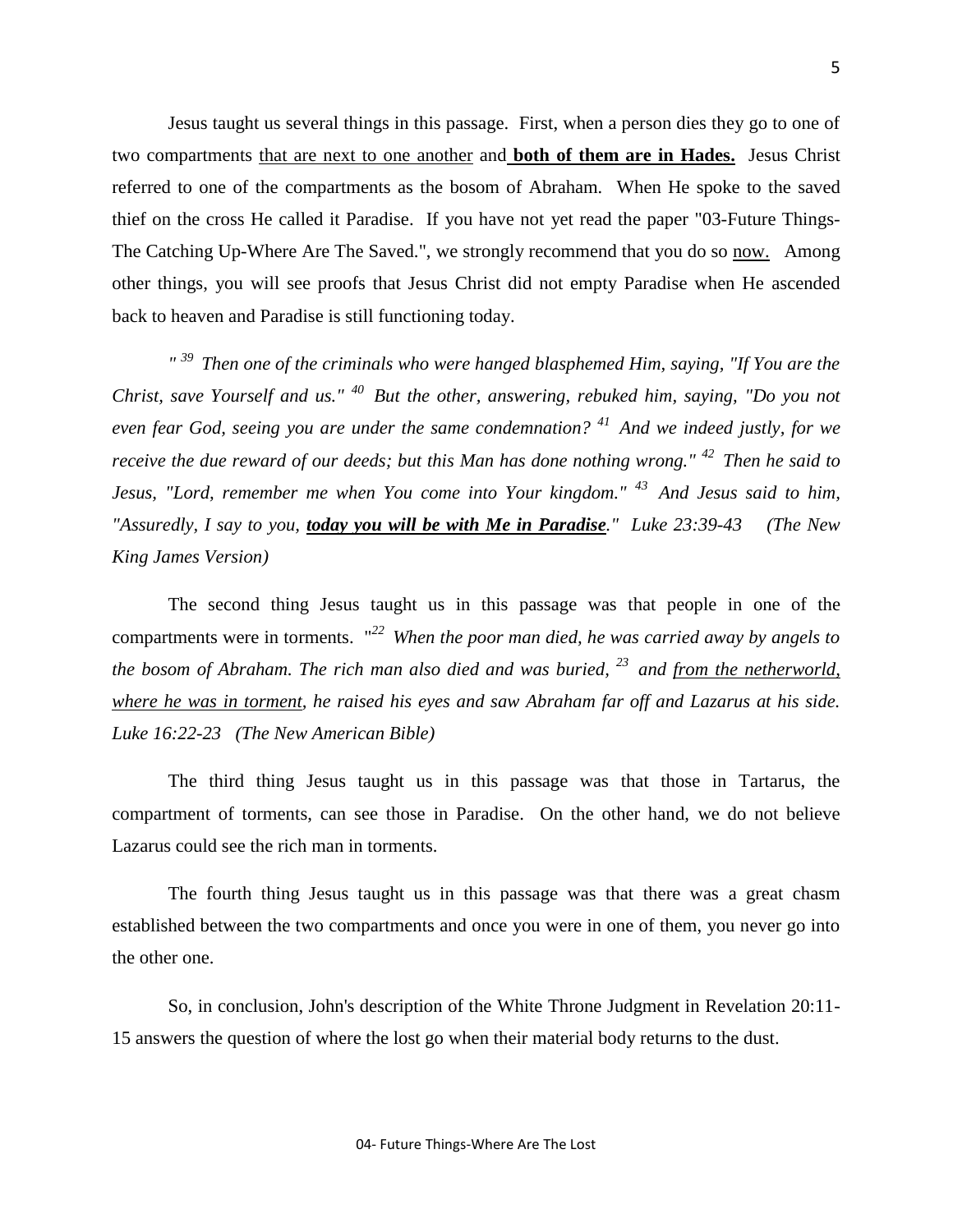*" <sup>11</sup>And I saw a great white throne, and him that sat on it, from whose face the earth and the heaven fled away; and there was found no place for them. <sup>12</sup>And I saw the dead, small and great, stand before God; and the books were opened: and another book was opened, which is the book of life: and the dead were judged out of those things which were written in the books, according to their works. <sup>13</sup>And the sea gave up the dead which were in it; and death and hell*  (translated from the Greek word α<sup>'</sup>δης or Hades-the place of the departed dead) *delivered up the dead which were in them: and they were judged every man according to their works. <sup>14</sup>And death and hell were cast into the lake of fire. This is the second death. <sup>15</sup>And whosoever was not found written in the book of life was cast into the lake of fire. Revelation 20:11-15 (The King James Version)*

Since the compartment Paradise will be emptied at the catching up (the Rapture), there will only be one compartment left in Sheol/Hades that is still inhabited, ταρταρόω (Tartarus). That compartment is the place that Peter wrote about in 2nd Peter 2:4-10. According to the apostle Peter, Tartarus is the place of torments where the fallen angels and the lost are kept in reserve awaiting the White Throne Judgment. The grave (the abiding place of the material bodies of the lost) and Sheol/Hades (the abiding place of the spiritual bodies of the lost) will deliver up their inhabitants and after the White Throne Judgment the inhabitants of both will be thrown into the Lake of Fire (Gehenna) where they will pay their sin debt for eternity.

If this seems unfair to you, please remember the excruciating death that the only Son of God suffered. The Lord offered to pay the sin debt of everyone who will end up in Gehenna but each one chose, of their own free will, to reject Jesus Christ's offer. Every sin must be paid for, so each one who rejects Jesus Christ's offer must pay their debt themselves.

*" <sup>16</sup>For God so loved the world, that he gave his only begotten Son, that whosoever believeth in him should not perish, but have everlasting life. <sup>17</sup>For God sent not his Son into the world to condemn the world; but that the world through him might be saved. <sup>18</sup>He that believeth on him is not condemned: but he that believeth not is condemned already, because he hath not believed in the name of the only begotten Son of God. John 3:16-18 (The King James Version)*